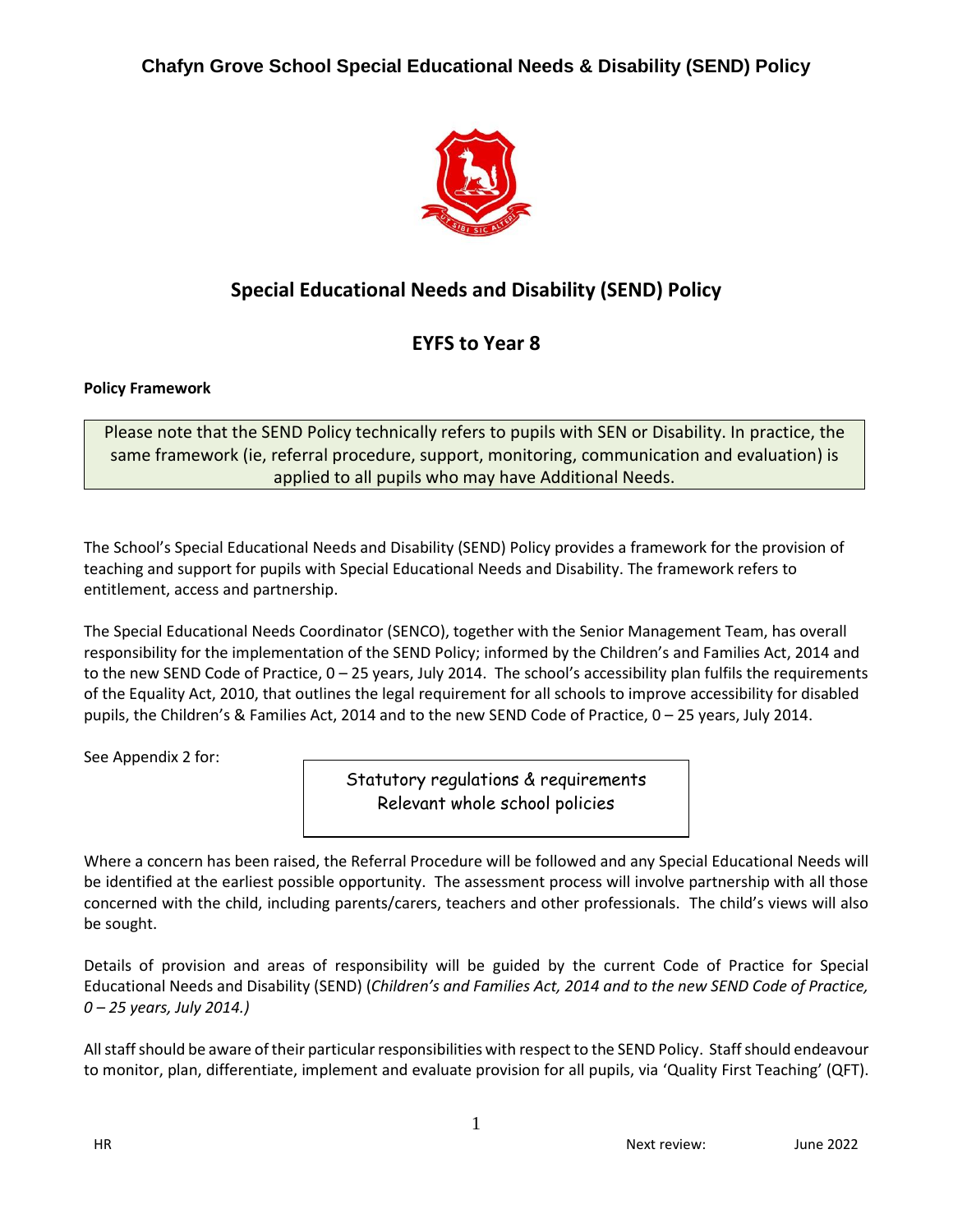They should also involve departmental heads and heads of year, when needed. More specialist advice may be given by the SENCO or Learning support department in general; this could involve further assessment of a pupil.

The Headmaster and staff should be kept informed of those children who have been identified as having Special Educational Needs, which includes pupils with a either a Learning Difficulty or a Learning Disability (SEN) , as well as pupils identified with relatively minor difficulties. Communication with personnel concerned with pastoral and health issues relating to the pupils will be valued. Two-way communication between all staff concerned with particular pupils, as well as the pupils' parents or carers, will be ongoing.

A holistic view of the child will be sought, in order to fully evaluate and provided for their individual needs.

When planning provision, the aim will be to remove or reduce potential barriers to accessing the physical environment, the curriculum and the provision of information. Reasonable adjustments will accordingly be made, to ensure equal opportunities to SEND pupils, within the school environment.

As children progress through the school, all information and records relating to their Individual Needs are transferred with them.

The needs of gifted or more able children should be met within the classroom, following the school's policy for Able Gifted and Talented pupils. (AGT)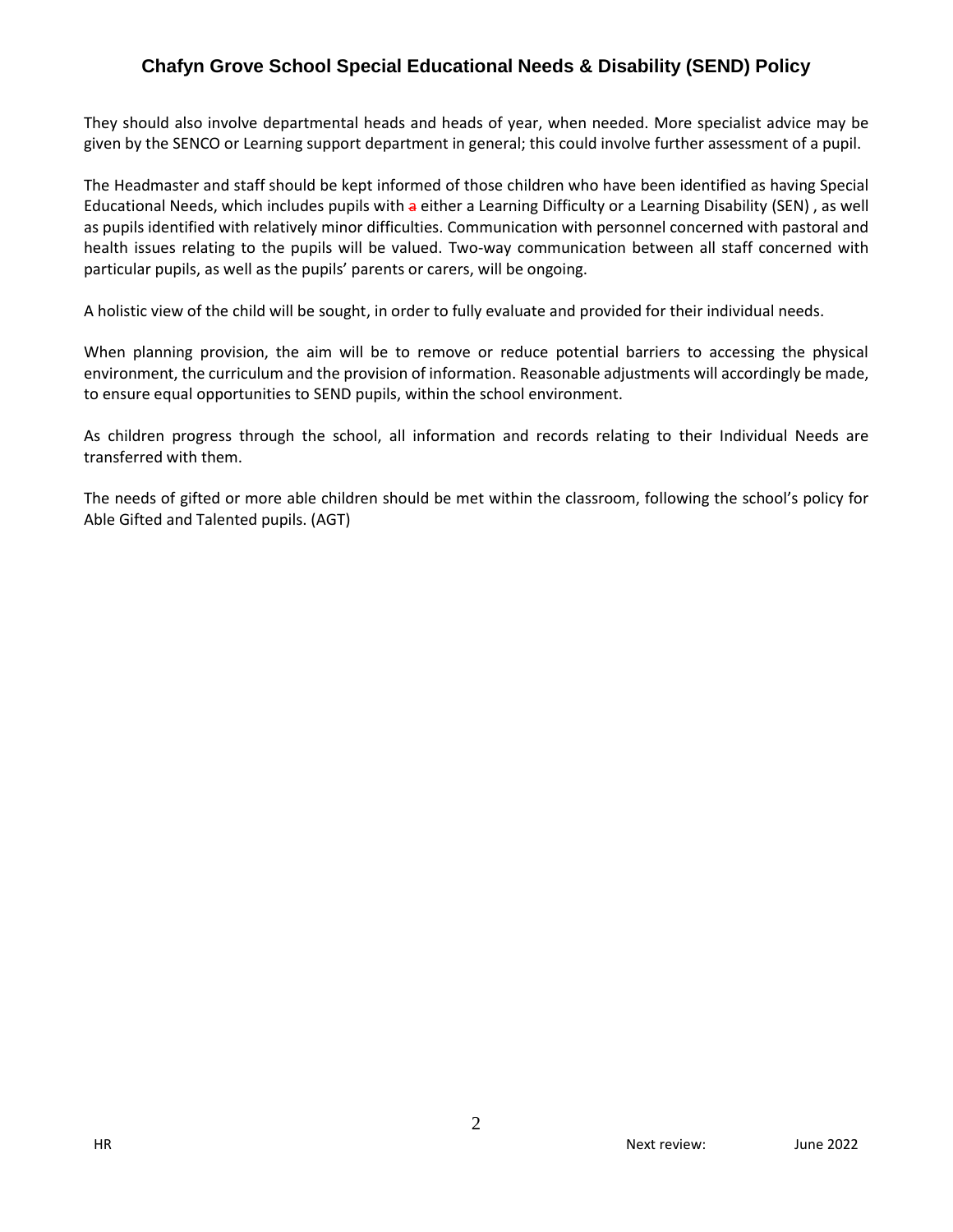#### **LEARNING SUPPORT REFERRAL PROCEDURE**

# **Quality First Teaching**



**Pupil Information Records**

HR Next review: June 2022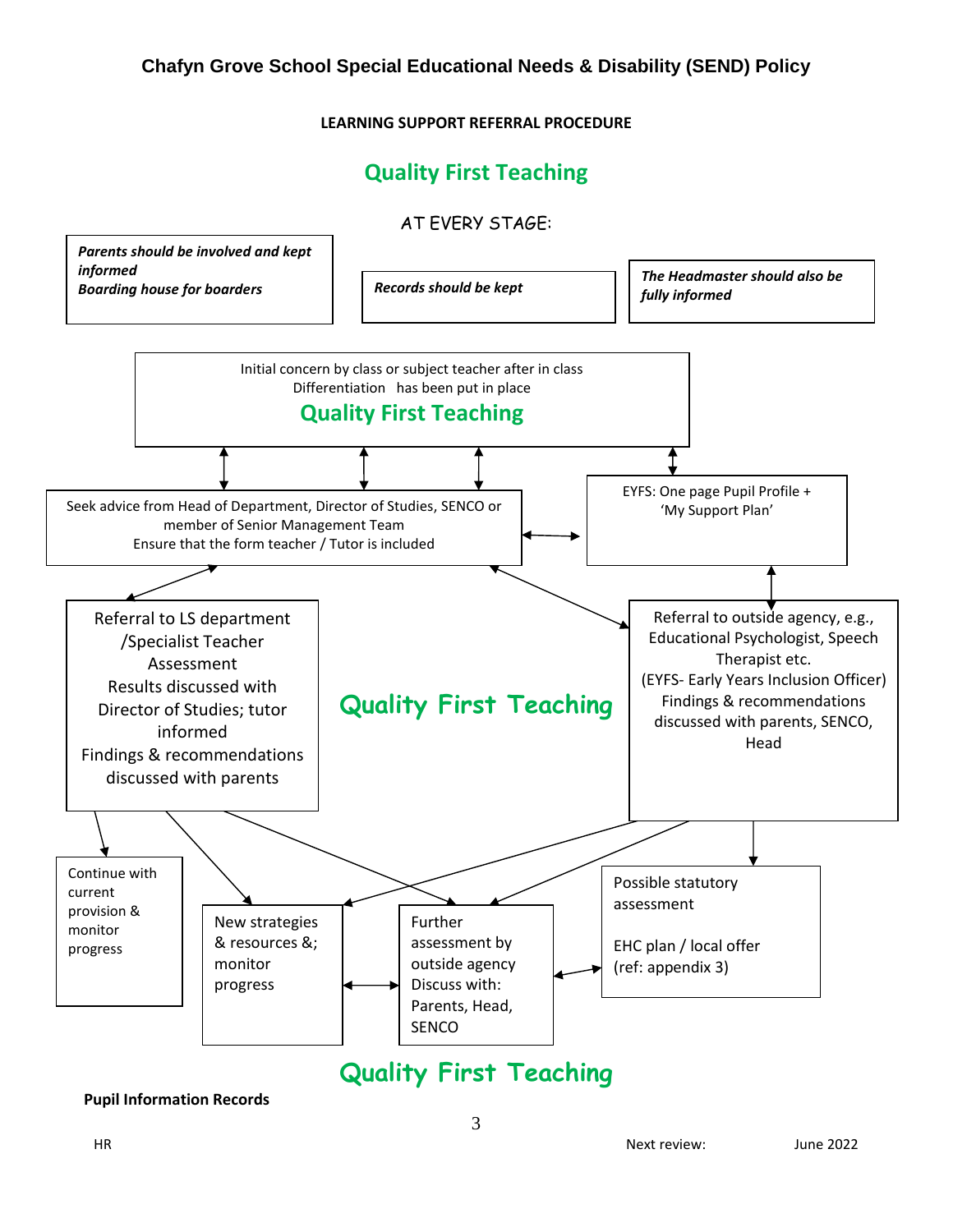The SENCOS (Main School & EYFS/Pre-Prep) will record and maintain a list of all pupils who have been recognized as having SEN and Disabilities; pupils with relative, minor weaknesses, who have additional provision, will also be noted. Records will include SEND pupils who are not withdrawn for specific support, as well as those having designated 'learning support'. Confidentiality will be maintained and records kept securely in Learning Support, Early Years Department and the General School Office.

'Pupil Profiles' are available to staff and parents. These will include a summary of the child's recognized strengths & weaknesses, details of provision, long term aims & general strategies; individual learning support aims & strategies and curriculum differentiation / targets.

A continuum of Individual Needs and provision will be reflected in the following terms: Special Educational Need; Disability / Learning Disability; Learning Difficulty and Relative Difficulty.

Additional support is categorized by children identified with SEN and those with a relative, minor difficulty. The SEN group will comprise those with a 'Learning Disability' and those with a 'Learning Difficulty'. Collectively, this group will be referred to as SEND (SEND COP, 2014, Equality Act 2010)

Pupils with a 'Relative Difficulty' will also be included in this school's policy, in order to ensure that their needs are met.

Where there is detailed evidence of severity of need and impact and when a pupil is not making progress despite cycles of intervention, the school might apply for an Education, Health and Care Plan from Wiltshire Council. This is a legal document that describes a young person's needs. It explains the extra help that will be given to meet those needs. Statement of SEN will be replaced by an 'Education, Health and Care Plan'. (EHC or EHCP)(For children & young people with more complex / severe needs) In Wiltshire this is generally called a 'My Plan'

It should be noted that not all pupils with SEN are 'Disabled' and only the latter are strictly subject to potential 'Disability Discrimination'. There is a duty to make reasonable adjustments for Disabled pupils. The School's Accessibility Plan should be referred to, when considering SEND pupils. See Appendix for definitions of: SEN; Learning Difficulty; Disability Reasonable Adjustments

Individual subject and form teachers will keep their own records of pupils' individual needs, including those who require specific monitoring.

New pupils joining the school will follow the referral procedure, following a suitable settling in period. After discussion with the Headmaster, the SENCO will advise on the best level of support to be given. Together with background information, the Headmaster must establish whether the child's needs can be met by the school and make an informed decision on whether the child would cope with the whole school curriculum. (Reference: Admissions Policy)

If the school is unable to meet the child's needs, after all avenues of reasonable adjustment have been explored, the Headmaster may recommend a more suitable placement for the child.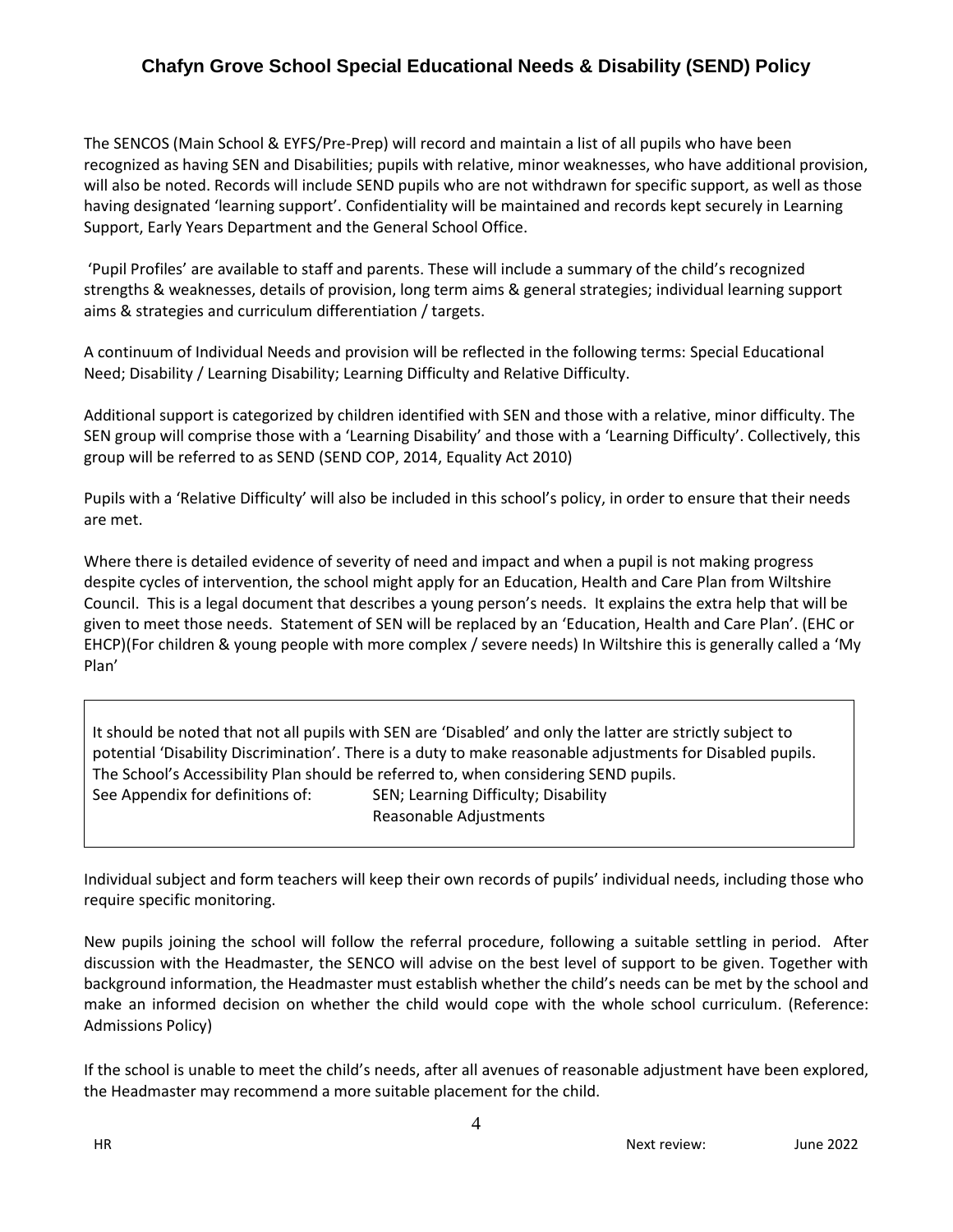### **Responsibilities of the SENCO**

The SENCO has overall responsibility for the co-ordination of Special Educational Needs provision. This involves:

- Ongoing operation of LS, SEND and EAL policies
- Keeping staff informed of new legislation, policies & procedures
- Ensure that Accessibility is maintained, including Access arrangements for exams & assessments.
- Maintenance of LS Pupil records and all SEND pupils
- Ensuring that accurate records are kept & confidentiality maintained
- Ensuring assessments are carried out and records of progress maintained
- Staff are kept informed of pupils with SENDA
- Maintain good communication links with the Pre-Prep department
- Liaise with external agencies as required
- On-going communication with parents
- Responsibility for statemented children and those with EHC/EHCP Plans
- Reporting to SMT on the working of the SEND Policy
- Liaise with other relevant personnel, such as the bursar, matron, health & safety committee, counselor etc.
- Liaise with other Schools regarding transfer of pupils and ensure that relevant records are made available
- Ensure that resources, including staff, are available to meet SENDA provision
- In-staff training is available to maintain skills and expertise
- Contributing to development of timetables, to ensure good time management
- Timetabling individual or group lessons for pupils, and the use of in class support in conjunction with the Head and Deputy Head (Academic)

### **Assessment and Monitoring**

The assessment and monitoring of children with Special Educational Needs and Disability as well as the provision of support, evaluation and record keeping will be guided by the SEND COP 0 – 25 years July 2014. Parents should be kept informed at every stage. The views of the child should also be sought where possible.

Acting on the expression of an initial concern, the class teacher should follow the Referral Procedure. (Reference, page 3 of this document)

Support will reflect a gradient of Individual Needs and will be categorized as, SEN (Learning Difficulty or Learning Disability) Minor / Relative difficulty. These pupils may receive Additional Support.

Individual Learning Support aims (Formerly termed IEPs) will be discussed with the child's parents and where possible, the views of the child will be sought. These will be reviewed twice a year and more frequently as needed. In EYFS, a 'My Support Plan' will be formulated.

Children are routinely assessed twice yearly, using standardized and diagnostic tests. Other specialist tests may be used to gain a more detailed individual profile. In some cases, external specialists may carry out further assessment. For example, Educational Psychologist, Behavioral Optometrist, Speech Therapist, Occupational Therapist, Paediatrician.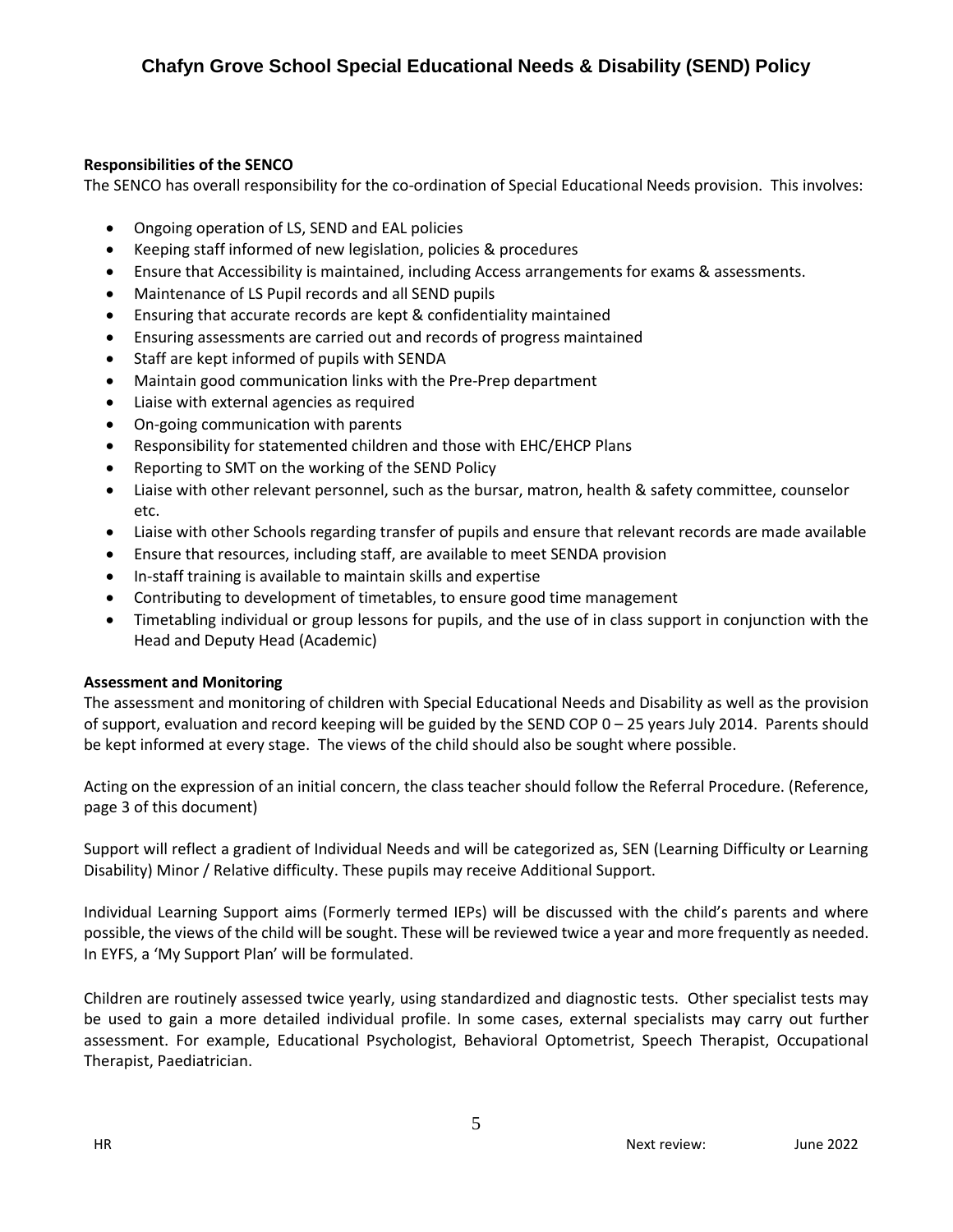#### **Range of Support:**

The main focus of support is Literacy, along with general 'study' skills, handwriting, social skills and numeracy, although all areas of the academic curriculum are supported, as needs arise. Teaching staff in the department have experience and knowledge to enable the development of skills in all subject areas. Looking at the whole child, support often includes social, emotional and physical factors relating to the child.

#### **Accessing Learning Support**

Many lessons are arranged on an individual basis, although it is sometimes more beneficial for a child to work in a small group or to be supported in the classroom. Single lessons are generally 35 minutes long (From September 2021, this will increase to 50 minutes). Where possible, pupils are taught immediately after registration, during assembly or chapel; with pupils up to year 4, they may have a lesson during their lunch break. Pupils may also be withdrawn from other lessons. Pupils with particular needs may not study Latin or an additional Modern Foreign Language , in which case they may receive learning support at those times. Where there is a small group of pupils they be given curriculum support lessons/independent learning strategies /exam preparation.

#### **Aims**

The broad aims of Learning Support are to address underlying difficulties, develop new learning strategies and to encourage independence and to develop and maintain good self-esteem as well as a positive work ethic.

Every child is individually assessed and placed on the most suitable programmes to meet their specific needs. There is ongoing communication with other members of staff, to ensure that individual needs are also met in the general classroom.

#### **Communication with Staff and parents**

The SENCO will ensure that all relevant information is made available for staff and that confidentiality is maintained. Within the Learning support Department, the SENCO will lead regular meetings to discuss internal issues and to implement planning and review procedures. The SENCO should ensure that they have an overview of all communications with parents and other members of staff, when related to LS pupils or to the management of the department. Confidential records will be securely held in the LS Department. In addition, the Learning Support folder, on the ICT shared drive, will be kept updated. As well as direct communication with staff and parents, e mails may be used.

We have an 'Open Door' policy and parents are welcome to meet with LS staff at any mutually convenient time.

#### **ASSESSMENT**

Standardised and diagnostic tests of attainment are administered twice a year for Year 3-7, in addition to the baseline assessments needed to place pupils on the various teaching programmes. Where appropriate, the SENCO will apply to senior school for permission for pupils to have access arrangements in Common Entrance exams. There is ongoing communication with all staff, parents and the pupil, with respect to their progress, as well as areas for improvement. A member of the learning support department attends the verbal feedback meeting following assessments by external specialists. This enables staff to be informed of the findings and recommendations and optimizes clear communication of the child's needs.

#### **REPORTING**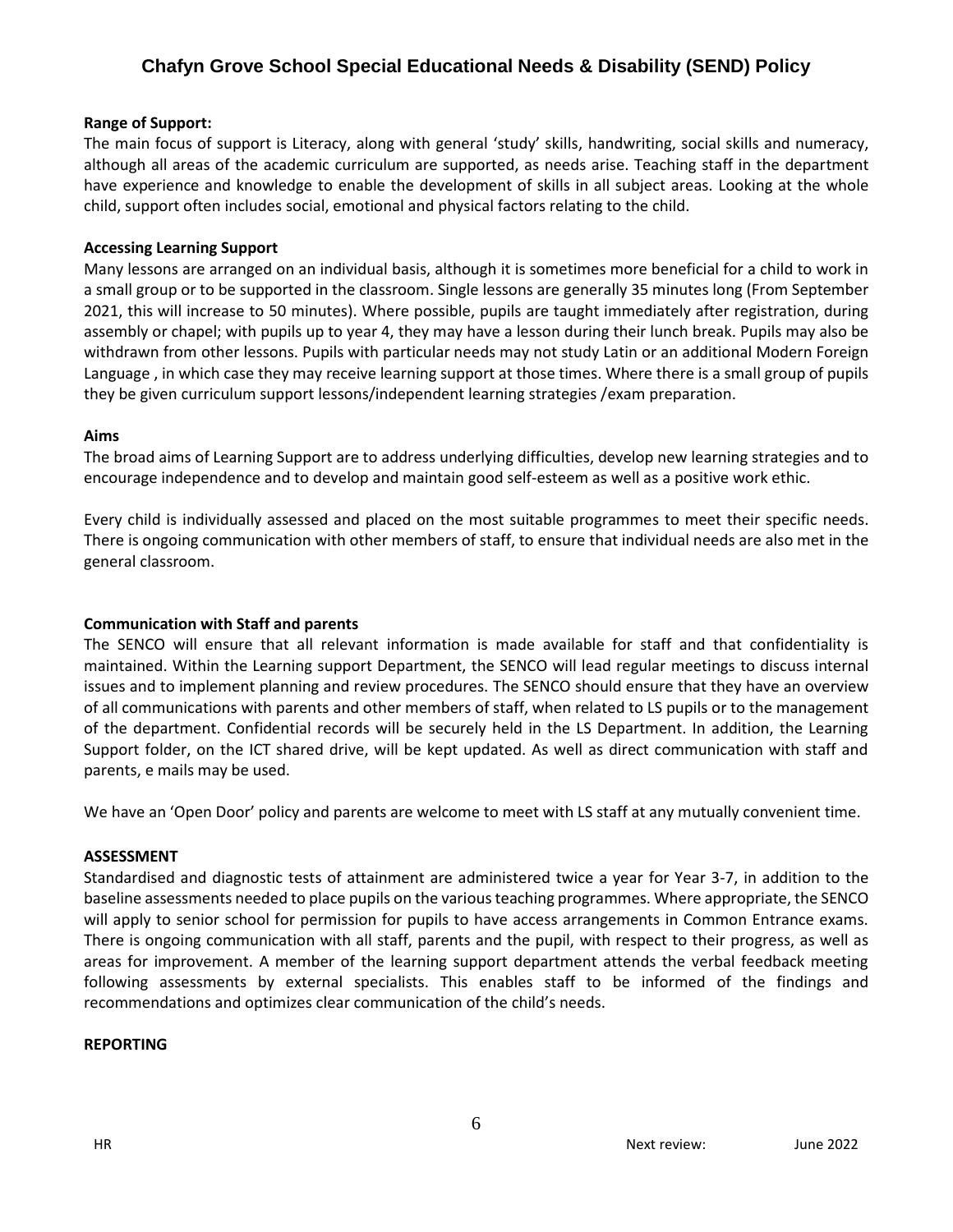A Learning support Report is sent home every half-term break so a full report is given 3 times a year. This outlines the areas covered in learning support lessons, the progress made, and areas / targets for development. The emphasis should be on the positive, whilst also including advice to enable improvement.

If a pupil is individually assessed by a specialist teacher, from the Learning Support department, the parents would receive a written report. Where possible, this would also be discussed at a meeting, to ensure that the findings and recommendations are fully understood.

Parents are encouraged to meet staff on a regular basis, at a mutually convenient time. Although this could be during a parents' evening, it is generally more suitable for an individual meeting to be arranged, in order to allow sufficient time in which to discuss everything.

#### **MARKING**

Work should be marked sympathetically and with specific targets in mind; it may be inappropriate to correct all errors. The aim should be to focus on key areas, which may become a future learning outcome. If possible, marking should be done alongside the pupil and they should be given the chance to self-correct first. For example, the teacher could place a small dot above a word requiring correction.

#### **PREP**

For pupils with Additional Needs, prep should be differentiated appropriately for their individual needs. In line with the general policy it may be necessary for the class teacher to write in the prep planner for the child to ensure clarity.

Where a child is already receiving Additional Support, their individual profile will give further information about their specific needs.

### **BEHAVIOUR AND CONDUCT**

The school policy should be followed but staff should be particularly sensitive to children who have special educational needs and / or disability, since these pupils may be more vulnerable and at greater risk of experiencing poor motivation and lowered self esteem.

#### **THE LINK DEPARTMENT STAFF**

| <b>Head of Learning Support</b>  | Mrs Hannah Rogers       |
|----------------------------------|-------------------------|
| Specialist Teacher               | Mrs Sally-Anne Harrison |
| <b>Specialist Teacher</b>        | Mrs Alison Wells        |
| <b>EAL Specialist Teacher</b>    | Mrs Jenny McVeigh       |
| Learning Support Lead (Pre-Prep) | Mrs Mary Sage           |
| ELSA staff (Pre-Prep)            | Mrs Becky Blackwell     |
|                                  |                         |

#### **TRAINING AND COURSES**

The SENCO must liaise with The Senior Management Team, to ensure that all staff in the department have the opportunity to attend training courses, to maintain and expand their knowledge and expertise.

#### **RESOURCES**

A variety of teaching resources are used, employing multi-sensory elements to enhance learning and memory. These include audio-visual programmes and a range of software.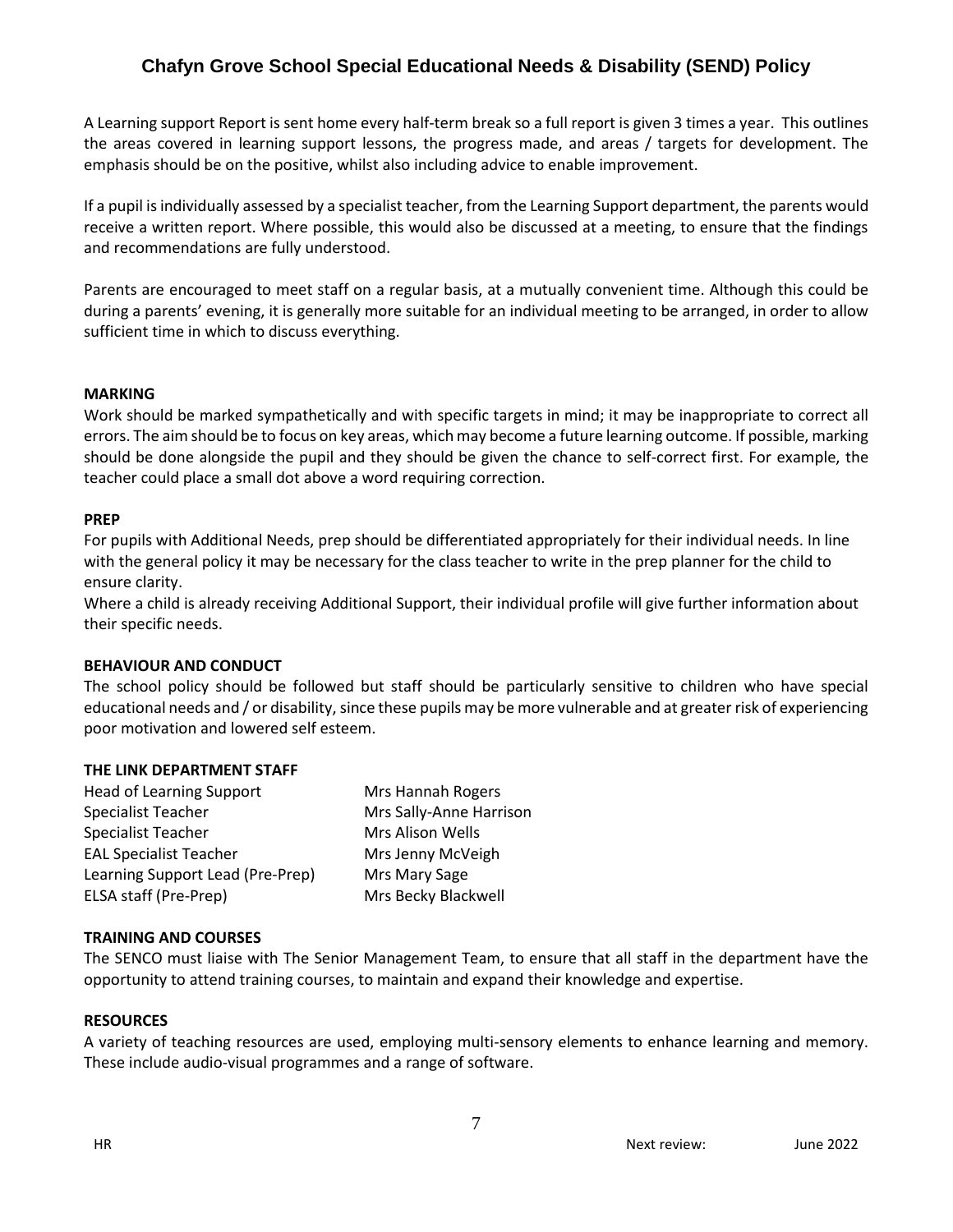#### **COMPLAINTS**

Parents are encouraged to discuss any concerns with either the child's tutor, a member of the Learning Support Department or a member of The Senior Management Team.

The school has an official complaints procedure.

#### **Appendices:**

- 1. The Local Offer.
- 2. Statutory regulations & requirements; key definitions
- 3. Learning Support Aims

Appendices: 1,2,3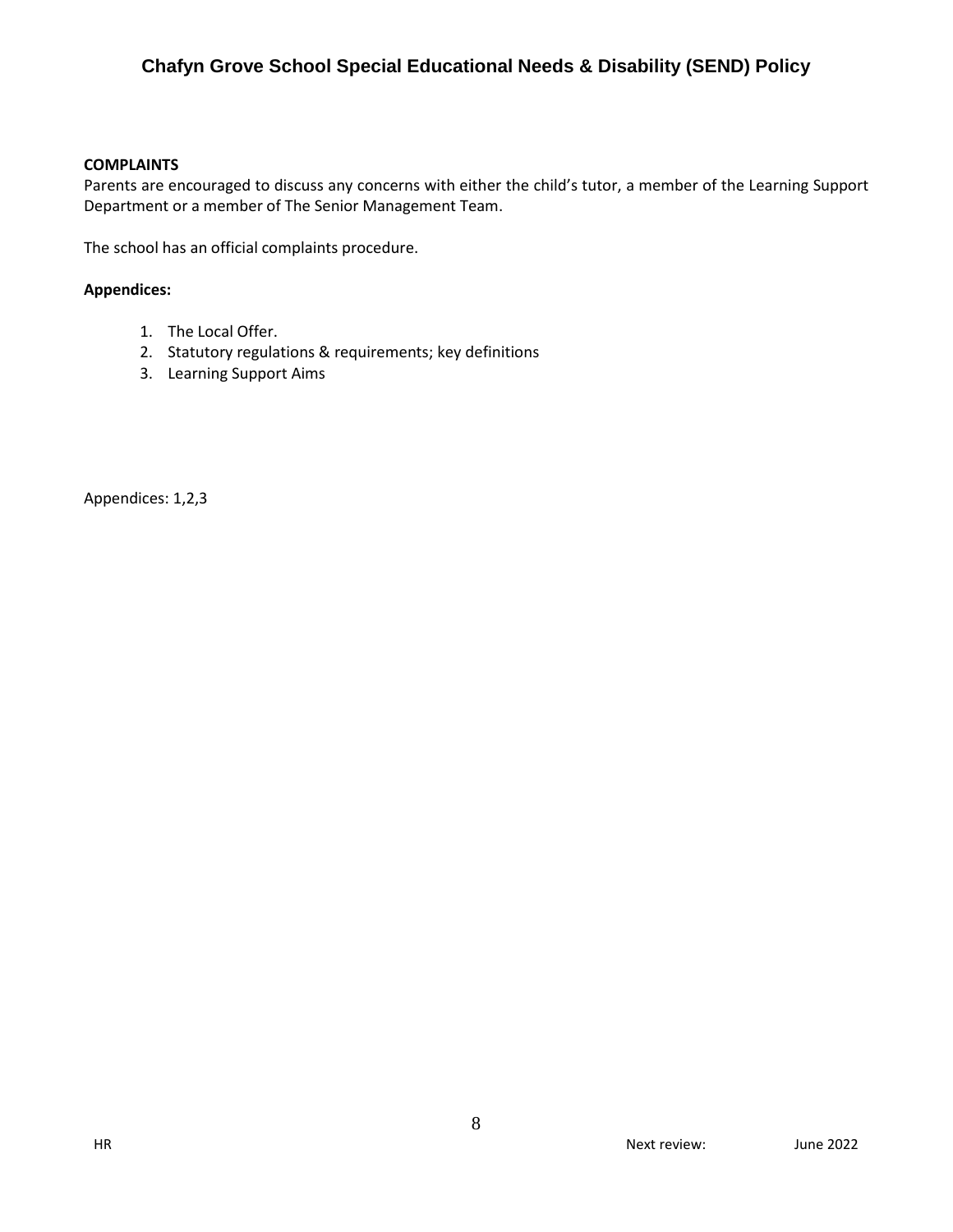### **Appendix One: The Local Offer**

Wiltshire's Local Offer is a specialist website that brings together all the information about services in Wiltshire for children and young people with special educational needs or disabilities (SEND). Our 'Local Offer' covers services available to those aged  $0 - 25$ , across education, health, social care, preparing for adulthood and leisure.

You can find out more details on our Wiltshire Local Offer website.

If you have any questions, please email localoffer@wiltshire.gov.uk

The Special Educational Needs (SEN) webpages

These pages offer guidance and information about Special Educational Needs (SEN) in Wiltshire for children, parents and carers, schools and education professionals. You can find news and updates about SEN developments in Wiltshire on the SEN news page.

For general information on SEN in Wiltshire, including information about provision, transport and the statementing process, go to information for parents/carers.

To find out more about support and information available to schools, including the Primary SENCO network and news about the SEN Strategy, go to information for schools/ education professionals.

For details of support services available to schools to help children with SEN, go to Support Services.

For information on funding, go to finance.

Call us: Tel: 01225 718095

Write to us: Central SEN Services Wiltshire Council Children & Education Department Trowbridge **Wiltshire** BA14 8JN

centralsenservices@wiltshire.gov.uk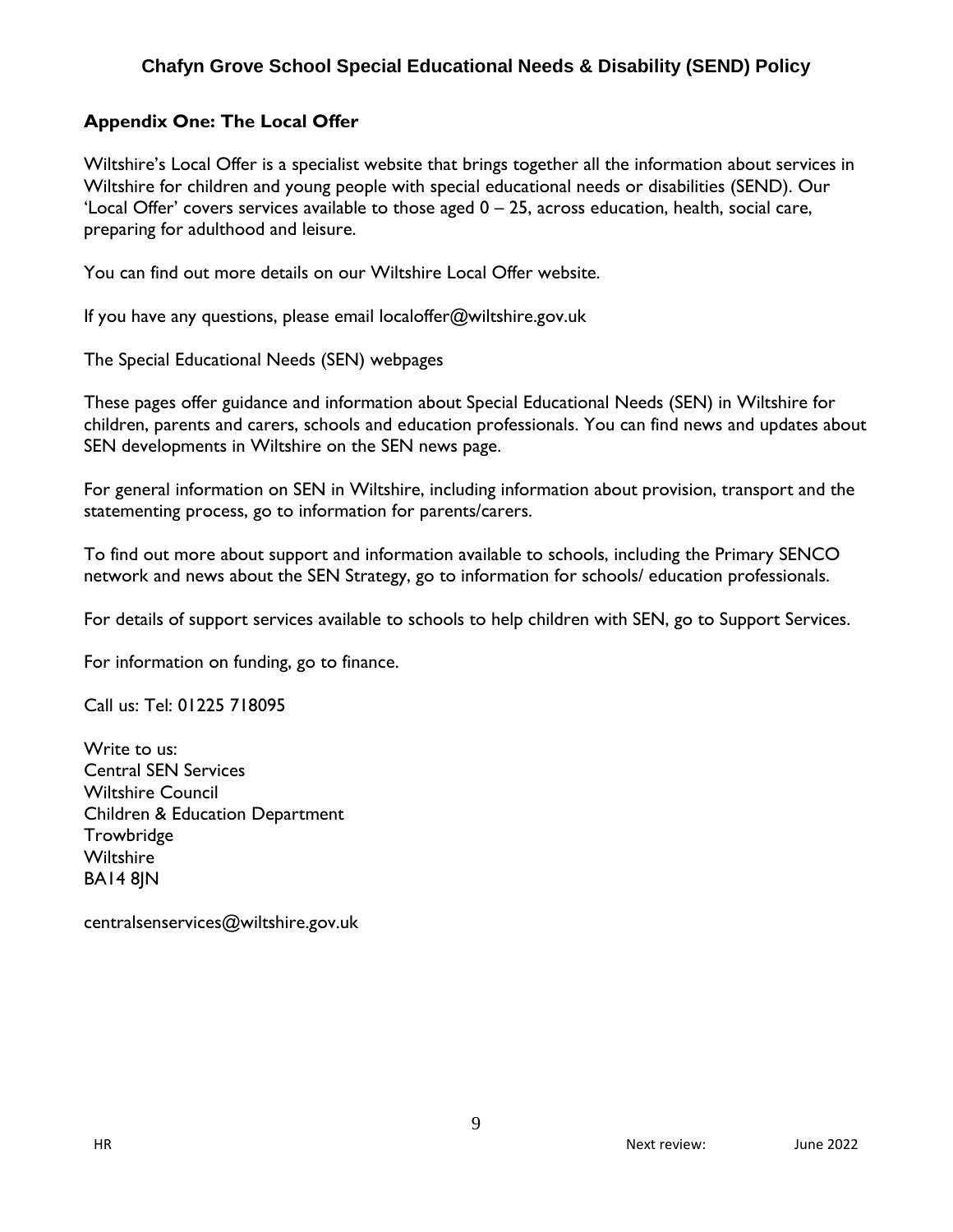Appendix 2

### **Relevant statutory regulations & requirements:**

SEND Regulations 2014 SEND COP, 2014 Statutory guidance on supporting pupils with medical conditions, 2014 Teacher standards, 2012

### **Terminology:**

Reasonable Adjustments must be made to meet the needs of all pupils, including those with SEN and Disabilities

# **Reasonable Adjustments:**

Adjustments should be made when a 'Disabled' pupil would be at a substantial disadvantage, in comparison to other pupils, if the adjustments were not made.

**Key definitions** (Statutory Guidance, Equality Act 2010)

### **Disability:**

'Limitations going beyond the normal differences in ability which may exist among people'.

'A physical, or mental impairment which has a substantial and long term adverse effect on someone's ability to carry out normal day to day activities,' (Section 6, Equality Act 2010)

### **Substantial:**

More than minor or trivial

### **Long Term:**

The impairment has existed for at least 12 months, or is likely to

### **Normal Day to Day Activities:**

These include study and education related activities.

### **SEN (Special Educational Needs):**

'A child or young person has SEN if they have a learning difficulty or disability if he or she:

- Has special educational needs if he or she has a learning difficulty or disability which calls for special educational provision to be made for him or her.
- Has a significantly greater difficulty in learning than the majority of others of the same age, or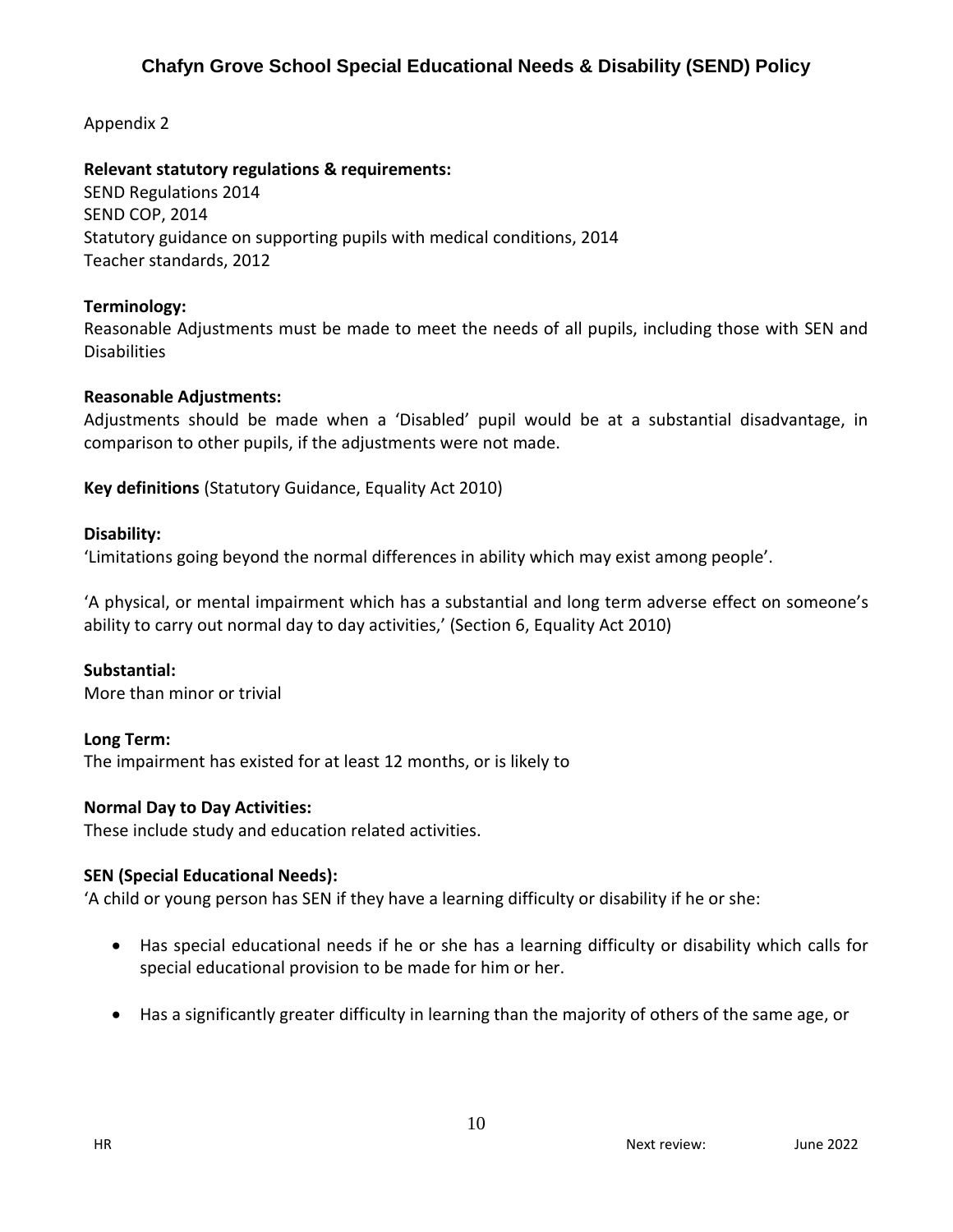Has a disability which prevents or hinders him or her from making use of facilities of a kind generally provided for others of the same age in mainstream schools or mainstream post- 16 institutions.

(Education Act 1996, 2012; Children and Families Act 2014; SEND COP, 2014, 0 – 25 years)

Note: The existence of a medical diagnosis or a physical disability in itself does not imply that a pupil has special educational needs.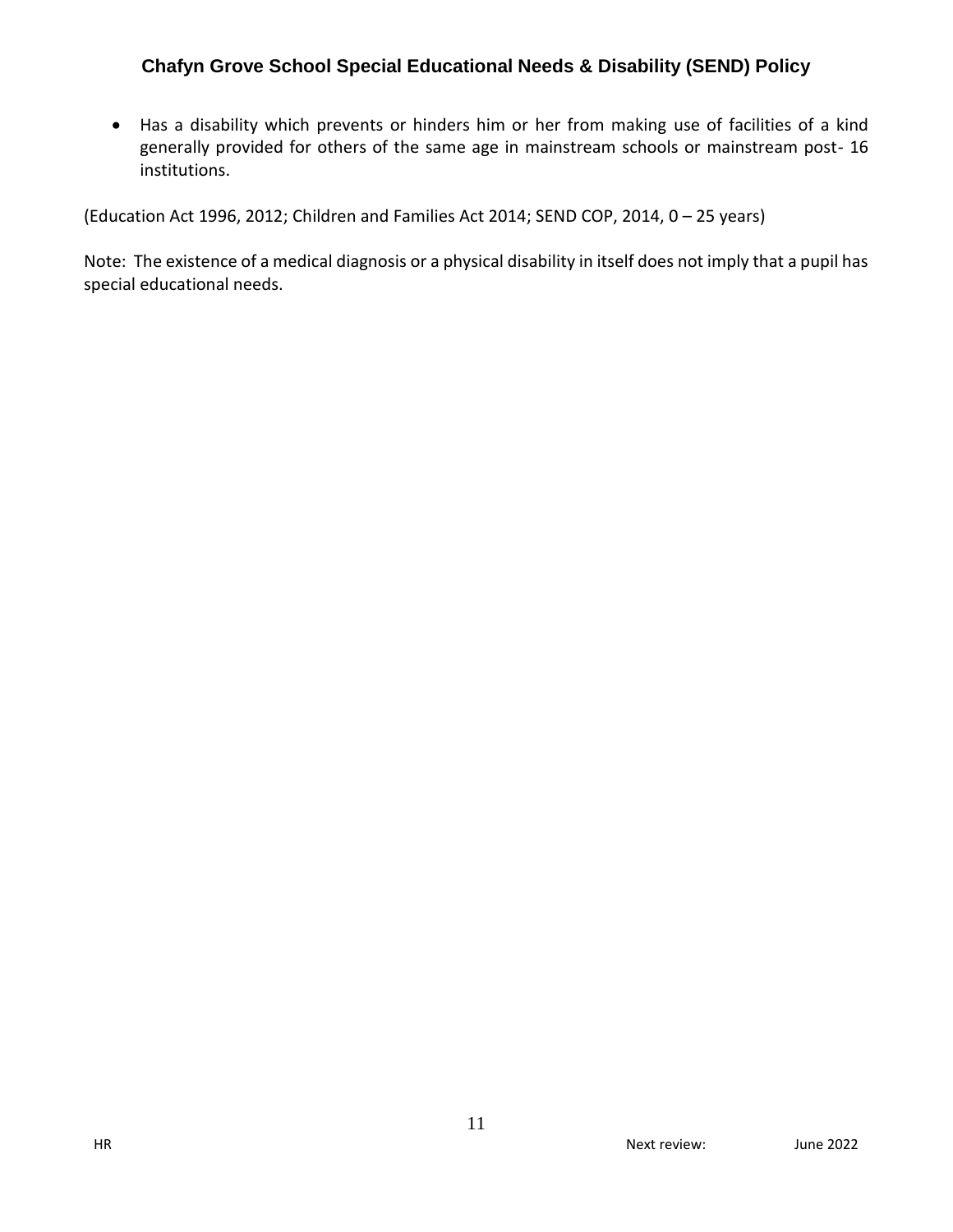### **Appendix 3:**

### **LEARNING SUPPORT AIMS**

- o To develop a positive work ethic and to engender good self-esteem
- o To enable independent access to the whole school curriculum
- o To prepare the pupil for the next stage of education , including relevant exams

To fulfill these aims, the following will need to be considered:

- Recognition of an individual's particular strengths, as well as relative difficulties
- **Positive feedback and praise**
- **Appropriate Differentiation of the curriculum, use of resources, teaching / learning strategies**
- **Creating an optimum, physical learning environment**
- Setting attainable targets & goals
- **Development of areas of weakness**
- Teach independent organization & learning strategies
- **Provide frameworks for revising previous knowledge and skills & their application in** assessments, as well as in new tasks and curriculum topics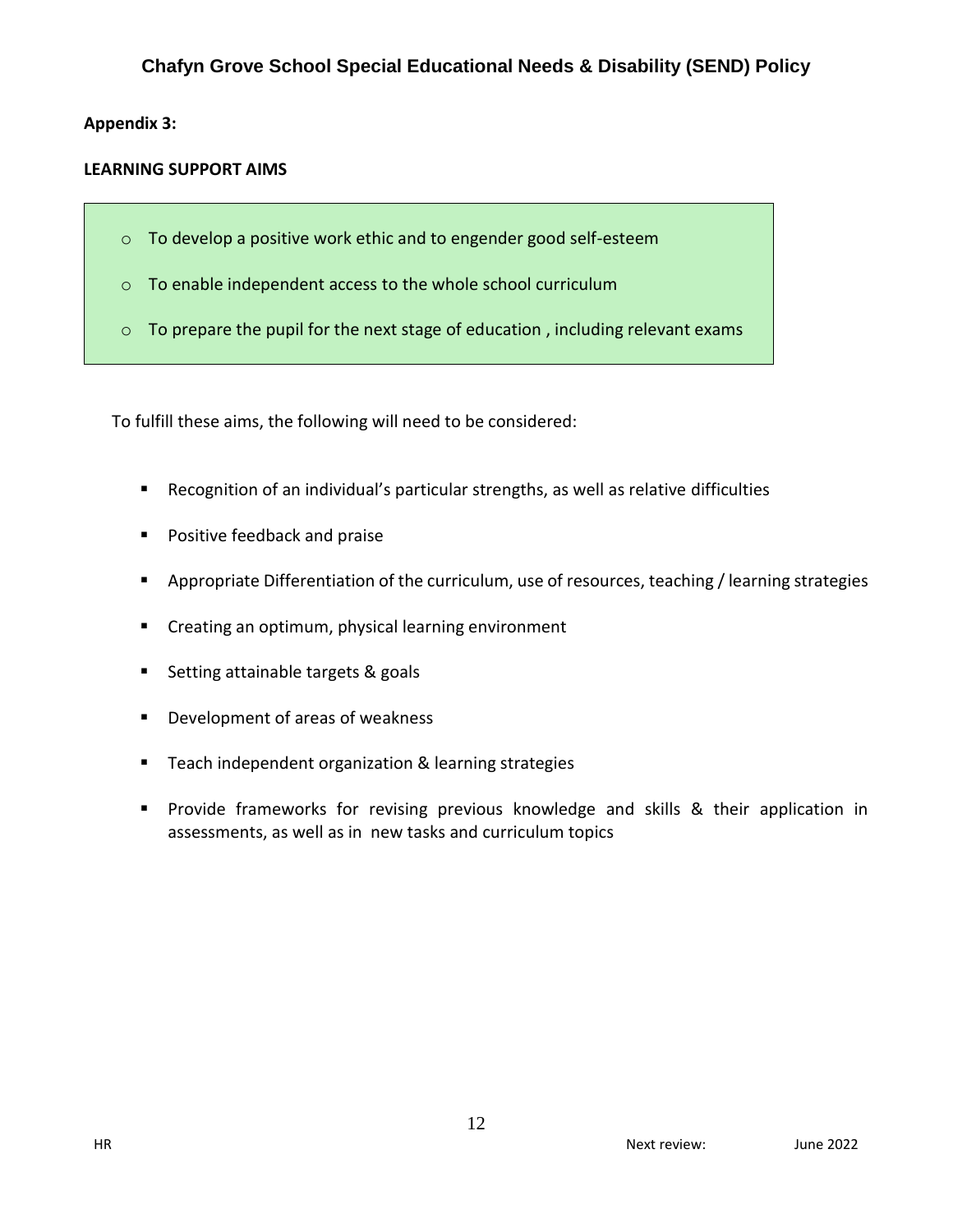### **Individual Aims and Objectives**

These are specific to each individual. Background information, together with reports form staff, parents and individual assessments are used to compile an Individual Profile and Aims and Objectives for Support. Staff are also asked to provide targets or particular areas of focus for pupils who they teach, with Additional Needs. The Individual Profile, Curriculum Targets and Learning Support Aims create A 'Provision Map' for each pupil identified as having Additional Needs. Individual aims are identified, along with specific areas of focus and short term objectives. Learning Support Aims are reviewed regularly; pupils are involved in this process. Individual targets are often by 'entrance criteria', or expectation, rather than attainment, in order to allow for some flexibility in the rate of progress.

A variety of structured programmes and teaching materials are available in the department. Children are screened, using appropriate standardized and diagnostic tests, to enable them to be placed at the appropriate level on the selected teaching programmes. Work relates to their identified needs and to the specific short term teaching targets.

Learning support staff liaise closely with teaching staff across the curriculum, in order to provide relevant support as topics are covered in general lessons.

### **Learning Support Lessons**

Lessons do not follow a set format; however, the following elements are generally included:

- Review of skills / knowledge
- **Structured, cumulative acquisition of skills**
- Multi-sensory methodology
- **Incorporation of memory & personal organization strategies**
- Encourage meta-cognition (awareness of own strengths & weaknesses)
- Aim for independent task analysis & learning
- **Consolidation of new concepts / methods. For example, by the use of ICT**

A lesson would typically include a series of short, varied activities but could also focus on a single skill, such as reading comprehension or spelling